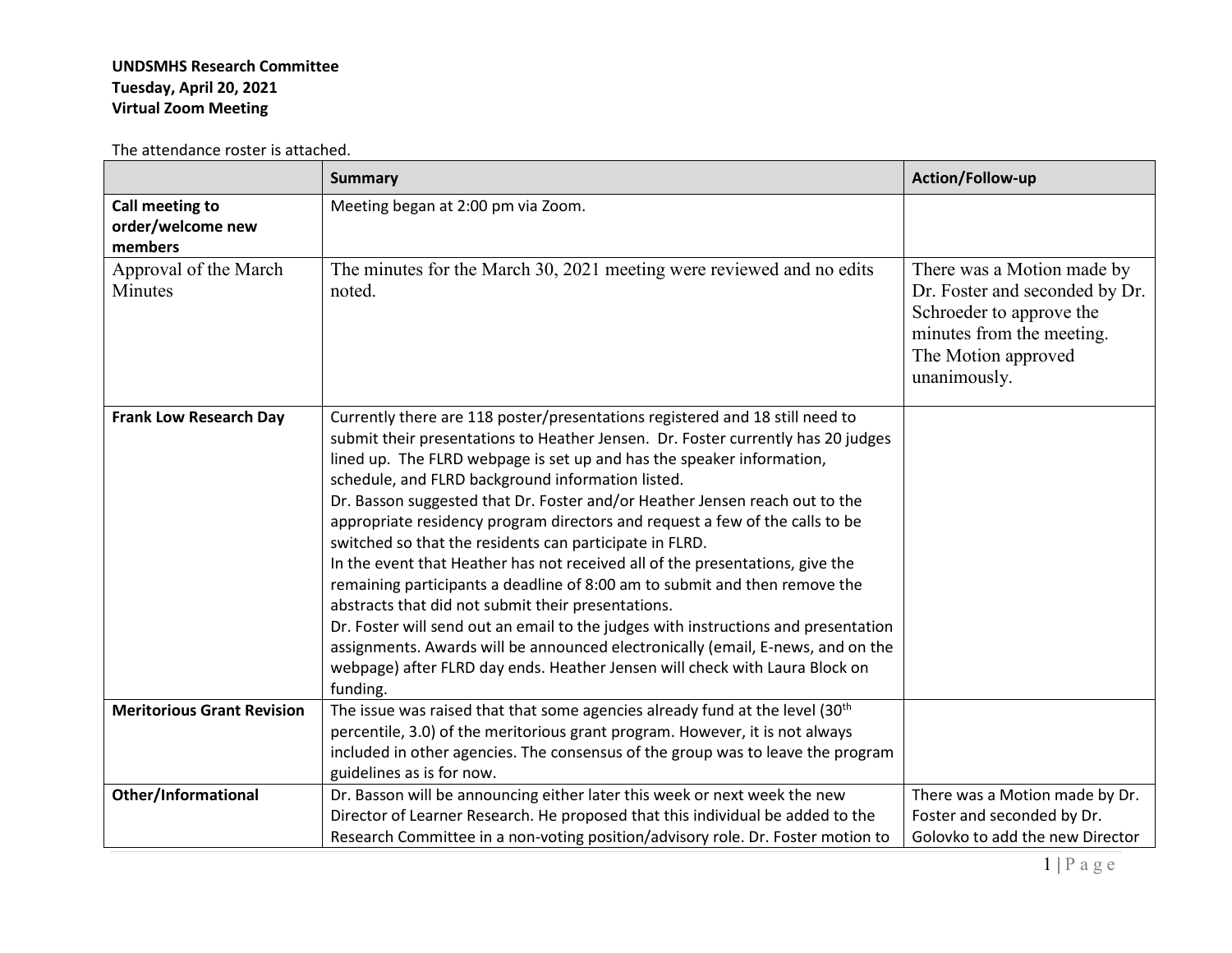|                      | add this individual as a non-voting member, Dr. Golovko seconds the motions.<br>Heather will speak with Dr. Solberg on the process to add this person through<br>by-laws.<br>Dr. Mehedi inquired if this committee could aid in activating BSL3. Dr. Basson<br>advised that this issue has been discussed and will most likely not happen in the<br>foreseeable future. Dr. Wynne has advocated in favor to President Armacost and<br>the VPR; however, the VPR office is not in favor at this time. | of Learner Research as a non-<br>voting member of the Research<br>Committee. |
|----------------------|------------------------------------------------------------------------------------------------------------------------------------------------------------------------------------------------------------------------------------------------------------------------------------------------------------------------------------------------------------------------------------------------------------------------------------------------------------------------------------------------------|------------------------------------------------------------------------------|
| <b>Announcements</b> | No announcements were noted.                                                                                                                                                                                                                                                                                                                                                                                                                                                                         |                                                                              |
| Adjournment          | Meeting adjourned at 2:55 pm.                                                                                                                                                                                                                                                                                                                                                                                                                                                                        |                                                                              |

Submitted by Heather Jensen